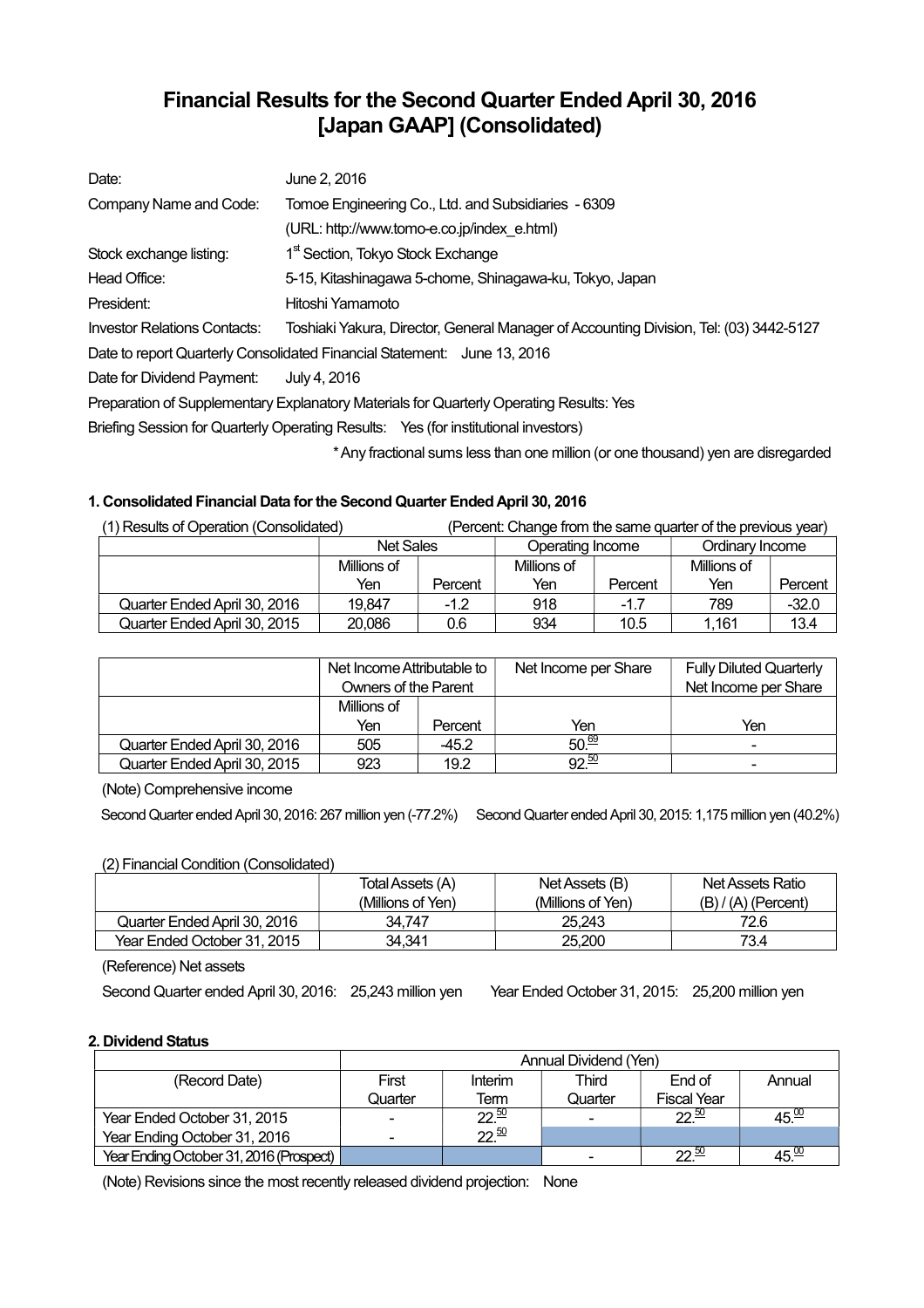### **3. Forecast for Earnings for the Year Ending October 31, 2016 (Consolidated)**

(Percent change from the previous Full Business Year)

|                    | <b>Net Sales</b>  |           |                   | Operating Income |                   | Ordinarv Income |  |
|--------------------|-------------------|-----------|-------------------|------------------|-------------------|-----------------|--|
|                    | (Millions of Yen) | (Percent) | (Millions of Yen) | (Percent)        | (Millions of Yen) | (Percent)       |  |
| Full Business Year | 41.800            | 6.2       | .320              | -4.9             | .300              | $-21.9$         |  |

|                           | Net Income Attributable to         |         | Net Income per Share |
|---------------------------|------------------------------------|---------|----------------------|
|                           | Owners of the Parent               |         |                      |
|                           | (Millions of Yen) $\mid$ (Percent) |         | Yen                  |
| <b>Full Business Year</b> | 660                                | $-35.8$ | 66. <sup>14</sup>    |

(Note) Revisions since the most recently released dividend projection: None

#### **Notes**

(1) Significant changes in subsidiaries during this period (changes in specific subsidiaries involving changes in the scope of consolidation): None

Number of new subsidiaries: \_\_(Company names):

Number of eliminated subsidiaries: (Company names):

- (2) Adoption of simplified accounting method and the specific accounting method: None
- (3) Changes of the principles, procedures, and representation of the accounting policies

1) Change due to revision of accounting standard: Existing

2) Other changes than the above 1): None

3) Change in accounting estimates: None

4) Retrospective restatements: None

For more information, please refer to the supporting data on page 4, "Matters Concerning Summary

Information (Notes), Changes in accounting principles, changes in accounting estimates and retrospective restatements".

## (4) Number of outstanding shares (Common stock)

- 1) Number of outstanding shares as of quarter-end and year-end (including treasury stocks)
	- At April 30, 2016: 10,533,200 shares At October 31, 2015: 10,533,200 shares

2) Number of treasury stocks as of quarter-end and year-end

At April 30, 2016: 554,667 shares At October 31, 2015: 554,667 shares

3) Number of average shares (accumulated quarterly total)

At April 30, 2016: 9,978,533 shares At April 30, 2015: 9,978,533 shares

\*Disclosure concerning status of implementation of quarterly review procedure

This quarterly earnings report is exempt from the quarterly review procedure based on the Financial Instruments and Exchange Act. At the time of disclosure of this quarterly earnings report, the Company has not completed a quarterly review procedure based on the Financial Instruments and Exchange Act.

\*Explanations for appropriate use of the earnings forecast and other special instructions

The forward-looking statements such as a forecast of our financial results described herein are based on the information currently available to us and certain assumptions that we believe are reasonable. Actual results could differ materially due to various factors. Please refer to the Financial Results for the Quarter (Attachments) on page 3, (3) [Analysis of Future Forecast on Consolidated Earnings Forecast] of 1. [Qualitative Information on Quarterly Consolidated Operating Results] for the operating results forecast.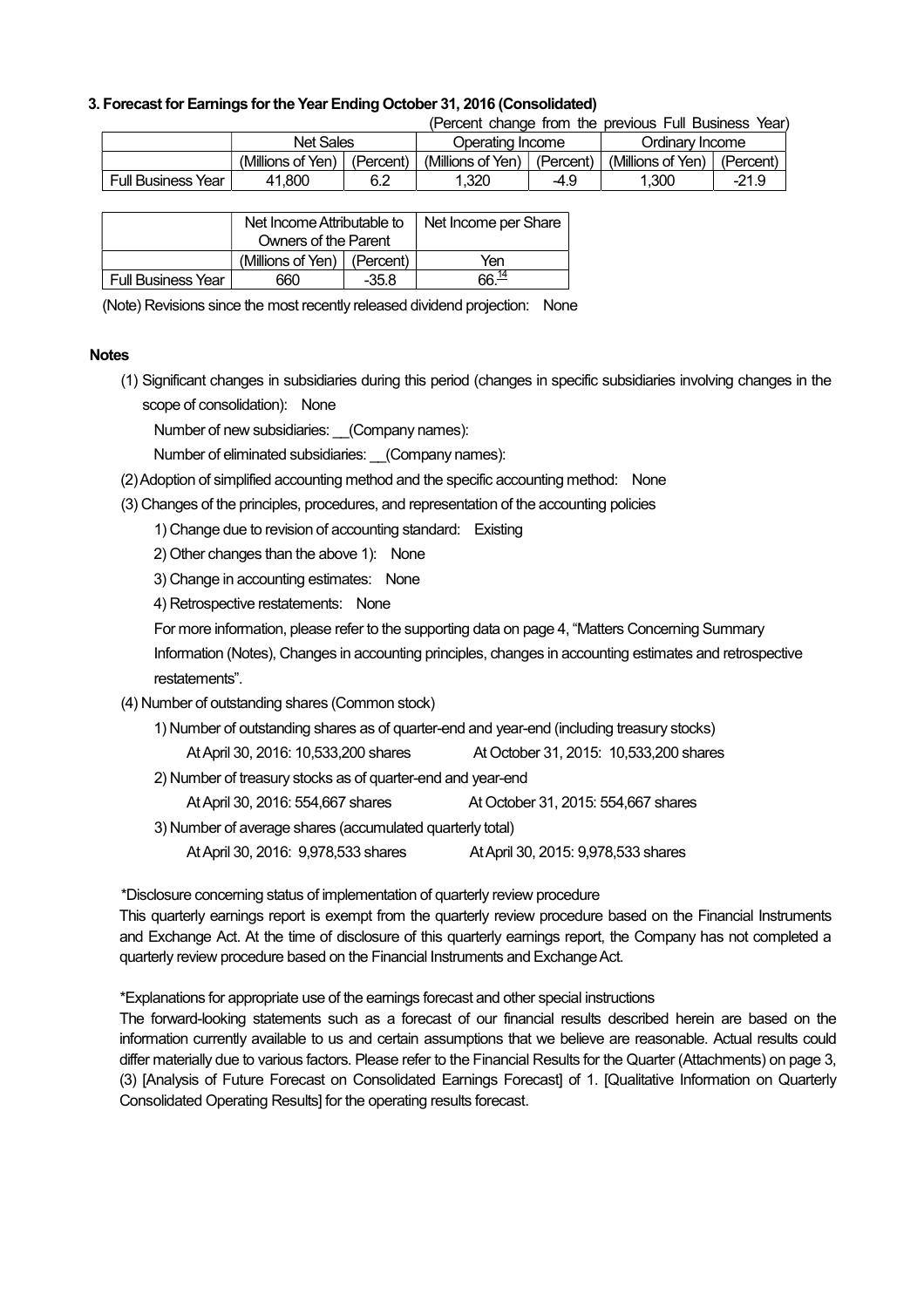## **Table of Contents (Supporting Data)**

| (1)<br>(2)<br>(3)        |                                                                                                                                                                                                                                                                                             |  |
|--------------------------|---------------------------------------------------------------------------------------------------------------------------------------------------------------------------------------------------------------------------------------------------------------------------------------------|--|
|                          |                                                                                                                                                                                                                                                                                             |  |
| (1)<br>(2)<br>(3)<br>(4) | Changes to material subsidiaries during the consolidated cumulative second quarter4<br>Application of special accounting method in the preparation of quarterly consolidated financial<br>Changes in accounting principles, changes in accounting estimates and retrospective restatements4 |  |
|                          |                                                                                                                                                                                                                                                                                             |  |
| (1)<br>(2)<br>(4)        | Quarterly Consolidated Statements of Income & Quarterly Consolidated Statements of Comprehensive                                                                                                                                                                                            |  |
|                          |                                                                                                                                                                                                                                                                                             |  |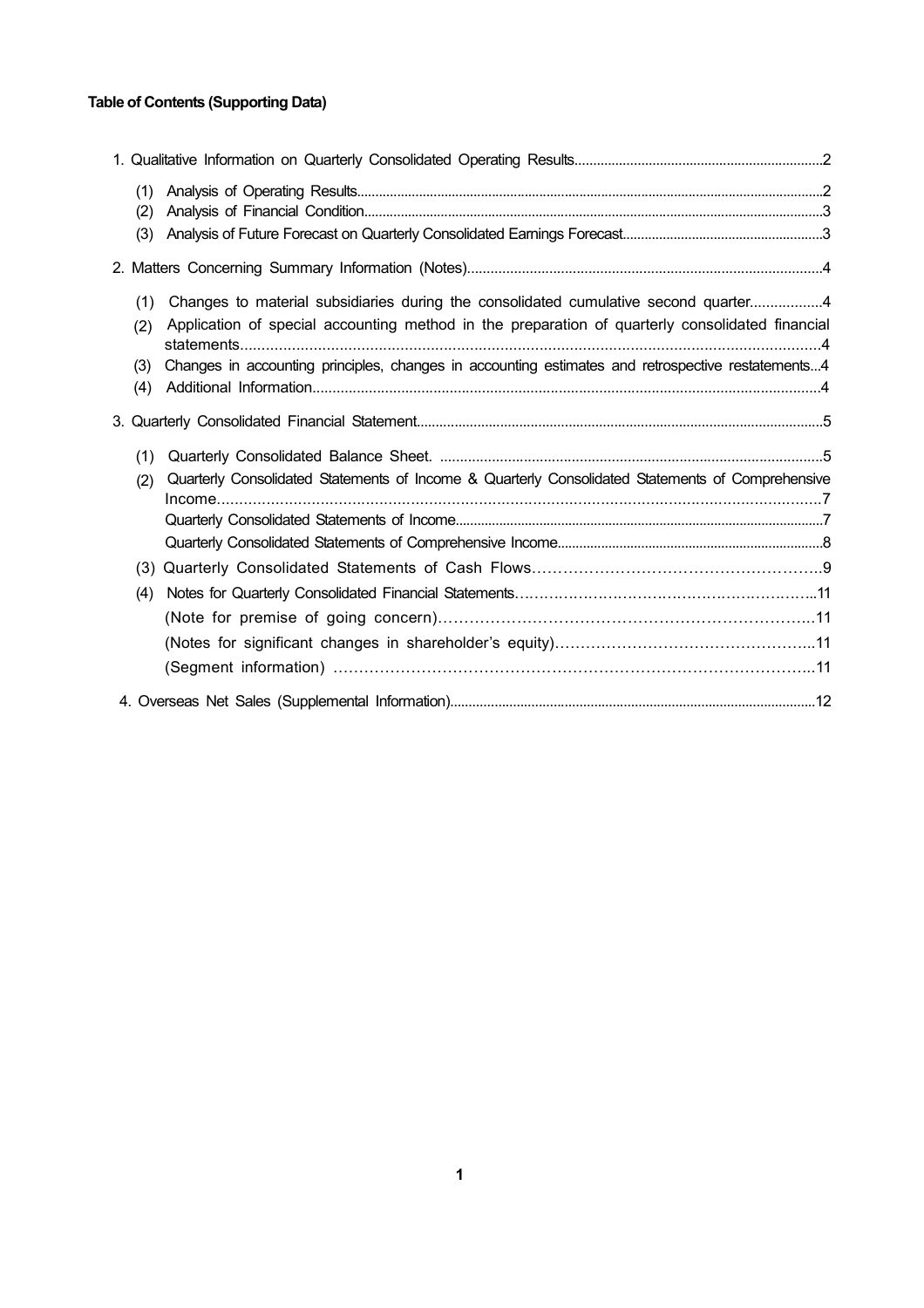## **1. Qualitative Information on Quarterly Consolidated Operating Results**

## **(1) Analysis of Operating Results**

During the consolidated second quarter under review, Japan's economy was restrained by concerns that put downward pressure on growth, despite a swing toward rising exports against the backdrop of a recovery in Europe's business climate. Corporate business sentiment and consumer confidence were dampened by the effects of unsteady movements in stock prices and exchange rates observed daily, and capital spending and housing investment lacked strength as well. The economy also was buffeted by the impact of the Kumamoto earthquake. Overseas, the U.S. economic recovery lacked vigor, China's readjustments were protracted, and the recovery in newly developing countries and oil-producing states lagged as well, and overall, the circumstances surrounding the future outlook were opaque.

Given these circumstances, net sales for the Tomoe Engineering Group for the consolidated second quarter slipped 1.2% from the same period last year to 19,847 million yen mainly because of decreasing sales in both the Machinery & Equipment Business and Chemical Products Business. From an earnings aspect, profits were higher in the Chemical Products Business, but operating income was 918 million yen, 1.7% down from the same period last year because of lower net sales in the Machinery & Equipment Business, while ordinary income came to 789 million yen, 32.0% down from the same period last year because of foreign exchange losses. Profit attributable to owners of the parent was 505 million yen, 45.2% down from the same period last year.

#### Operating results by segment were as follows.

#### (Machinery & Equipment Business)

In the Machinery & Equipment Business, consolidated net sales for the year-to-date period were 5,002 million yen, 1.3% down from the same period last year. Net sales of machinery, equipment and works, and components and repair services for domestic public sector demand remained steady, but net sales of machinery and components and repair services for overseas markets centered on North America decreased. From an earnings aspect, because net sales for the entire business decreased, and in addition the value of inventory was partially reduced, operating income was 117 million yen, 72.1% down from the same period of the prior year

#### (Chemical Products Business)

In the Chemical Products Business, net sales of resin raw materials and UV curing resin for inks, electrodes for ferroalloy manufacturing applications in the industrial materials sector, materials for automotive and housing and construction applications, and ceramics products for semiconductor equipment manufacturing in the advanced materials sector, all remained strong. On the other hand, net sales of resin raw materials for the domestic plastics sector, transport trays for semiconductor manufacturing applications in the electronics materials sector, and resin raw materials and products at Tomoe Engineering (Hong Kong) decreased. As a result, consolidated net sales for the second quarter were 14,845 million yen, 1.1% down from the same period last year.

With respect to earnings, operating income was driven by the growth in net sales for products in the industrial materials sector and advanced materials sector, which have comparatively high margins, and amounted to 801 million yen, 56.1% up from the same period one year earlier.

#### (2) Analysis of Financial Condition

#### **[1] Assets, Liabilities, and Net Assets**

Total assets as of the end of the consolidated second quarter under review were 34,747 million yen, up 1.2% or 406 million yen from the end of the previous consolidated fiscal year. This mainly reflected a reduction of 506 million yen in notes and accounts receivable–trade, a reduction of 171 million yen in investment securities, and an increase of 1,169 million yen in cash and deposits.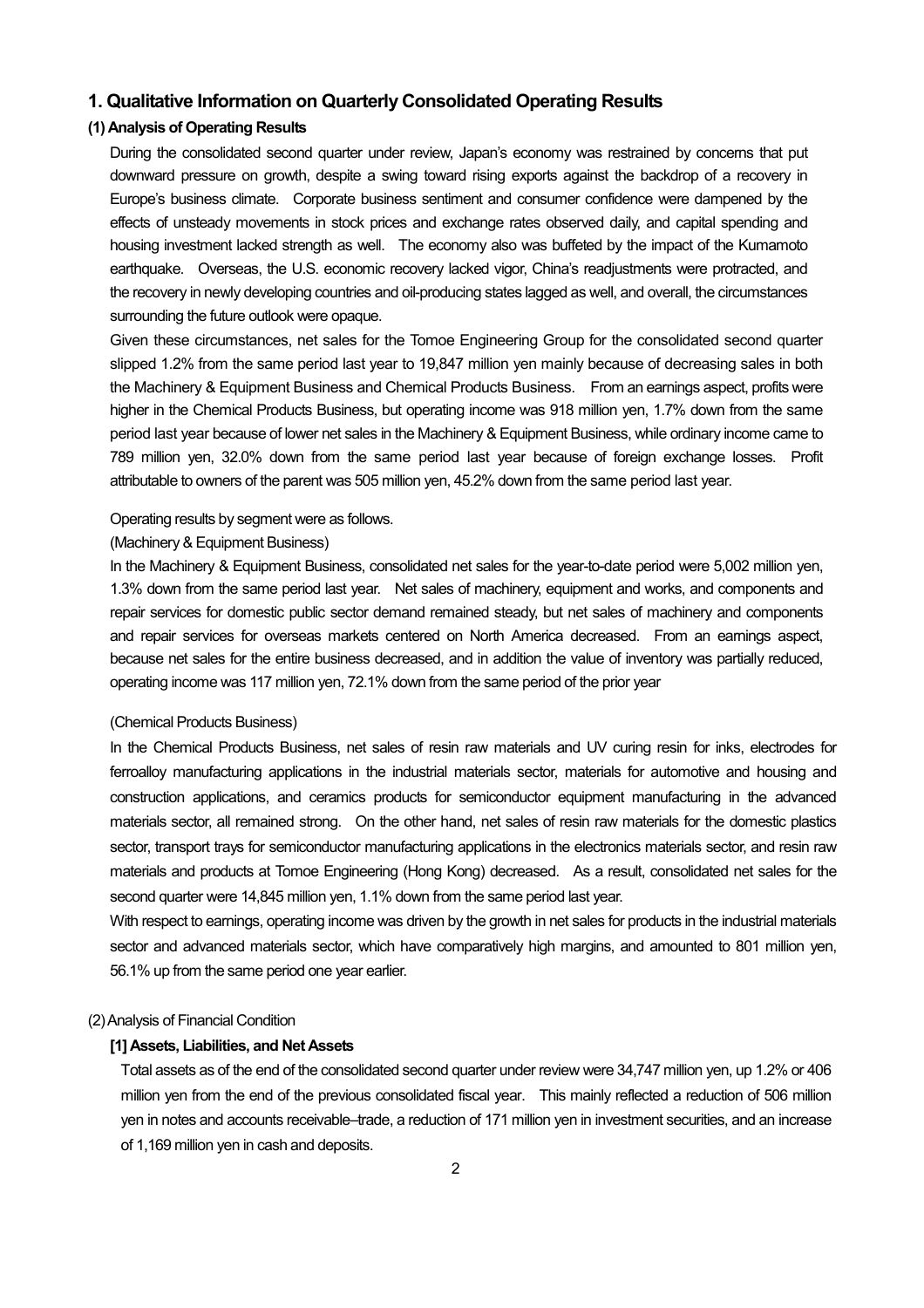Liabilities were 9,504 million yen, up 4.0% or 363 million yen from the end of the previous consolidated fiscal year, mainly because of a decrease of 120 million yen in provision for Bonuses, an increase of 324 million yen in advances received, and an increase of 194 million yen in income tax payable.

Net assets stood at 25,243 million yen, 43 million yen or 0.2% up from the end of the previous consolidated fiscal year. This mainly reflected a decrease in valuation difference on available-for-sale securities, a decrease in the translation adjustments account with overseas subsidiaries associated with evaluation of Japanese yen, and an increase in retained earnings recorded under quarterly net income.

As a result of the above changes, the equity ratio at the end of the consolidated second quarter under review decreased by 0.8 point compared with the end of the previous consolidated fiscal year to 72.6%.

#### **[2] Cash Flow Status**

Cash and cash equivalents as of the end of the consolidated second quarter under review decreased by 530 million yen to 4,764 million yen from the end of the previous consolidated fiscal year. The status of each consolidated cash flow and their factors during the second quarter are as follows:

(Net Cash Provided by (Used in) Operating Activities)

Net cash provided in operating activities was 1,580 million yen (increased in cash flow provided by 607 million yen from the same consolidated quarter of the previous year). Income before income taxes was 789 million yen, and notes and accounts receivable-trade decreased by 398 million yen, and advances received increased by 329 million yen.

(Net Cash Provided by (Used in) Investing Activities)

Net cash used in investing activities was 1,763 million yen (increase in cash flow used by 981 million yen from the same consolidated quarter of the previous year), mainly for the disbursements to time deposits of 1,700 million yen. (Net Cash Provided by (Used in) Financing Activities)

Net cash used in financing activities was 224 million yen (the same amount as the consolidated quarter of the previous year) for the payment of cash dividends of 224 million yen.

#### (3) Analysis of Future Forecast on Quarterly Consolidated Earnings Forecast

There are no revisions to the consolidated earnings forecast figures for the fiscal year ending in October 31, 2016 that were announced in the "Financial Results for the Fiscal Year Ended October 31, 2015 [Japan GAAP] (Consolidated)" released on December 9, 2015.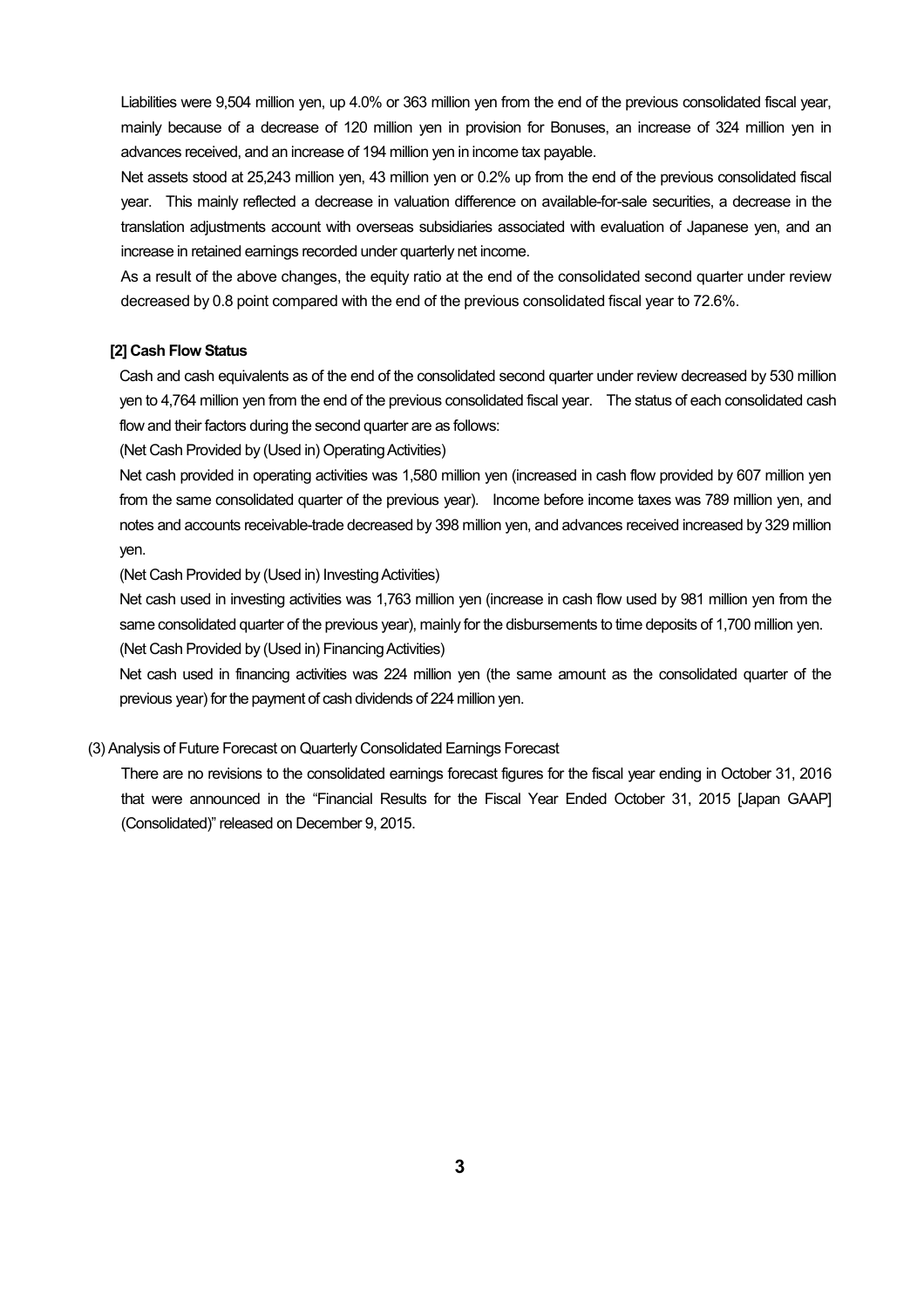#### **2. Matters Concerning Summary Information (Notes)**

- (1) Changes to material subsidiaries during the consolidated cumulative second quarter: There are no pertinent matters to report.
- (2) Application of special accounting method in the preparation of quarterly consolidated financial statements: There are no pertinent matters to report.
- (3) Changes in accounting principles, changes in accounting estimates and retrospective restatements:

Beginning from the first quarter consolidated accounting period, the Company has applied the *Accounting Standard for Business Combinations* (Accounting Standards Board of Japan Statement No. 21), the *Accounting Standard for Consolidated Financial Statements* (Accounting Standards Board of Japan Statement No. 22) and the *Accounting Standard for Business Divestitures* (Accounting Standards Board of Japan Statement No. 7), and has changed the presentation of "Net income" and the presentation from "Minority interests" to "Non-controlling interests". To reflect this change in reporting method, the Company has made reclassifications to its quarterly consolidated financial statements and consolidated financial statements for the second quarter of the prior consolidated fiscal year and the prior consolidated fiscal year.

#### (4) Additional information

(Effect of revisions to the corporate tax rate)

The Act for Partial Revision of the Income Tax Act Etc. (Act No. 15 of 2016) and the Act for Partial Revision of the Local Tax Act (Act No. 13 of 2016) was enacted in the Diet session on March 29, 2016, and Japan's corporate tax rate and business tax rate have changed in the consolidated fiscal year beginning on or after April 1, 2016.

In conjunction with this change, the statutory effective tax rate used to calculate deferred tax assets and deferred tax liabilities will be revised from 32.26% applied in the past to 30.86% for temporary differences expected to be eliminated in the consolidated fiscal years that begin on November 1, 2016, and on November 1, 2017, and to 30.62% for temporary differences expected to be eliminated in the consolidated fiscal years that begin from November 1, 2018.

As a result, deferred tax liabilities (the amount after deducting deferred tax assets) were reduced by 60,188,000 yen. In addition, income taxes-deferred were reduced by 56,375,000 yen, valuation difference on available-for-sale securities increased by 4,275,000 yen, deferred losses on hedges increased by 27,000 yen, and adjustment on net defined benefit was reduced by 490,000 yen, all were recorded in the consolidated fiscal year.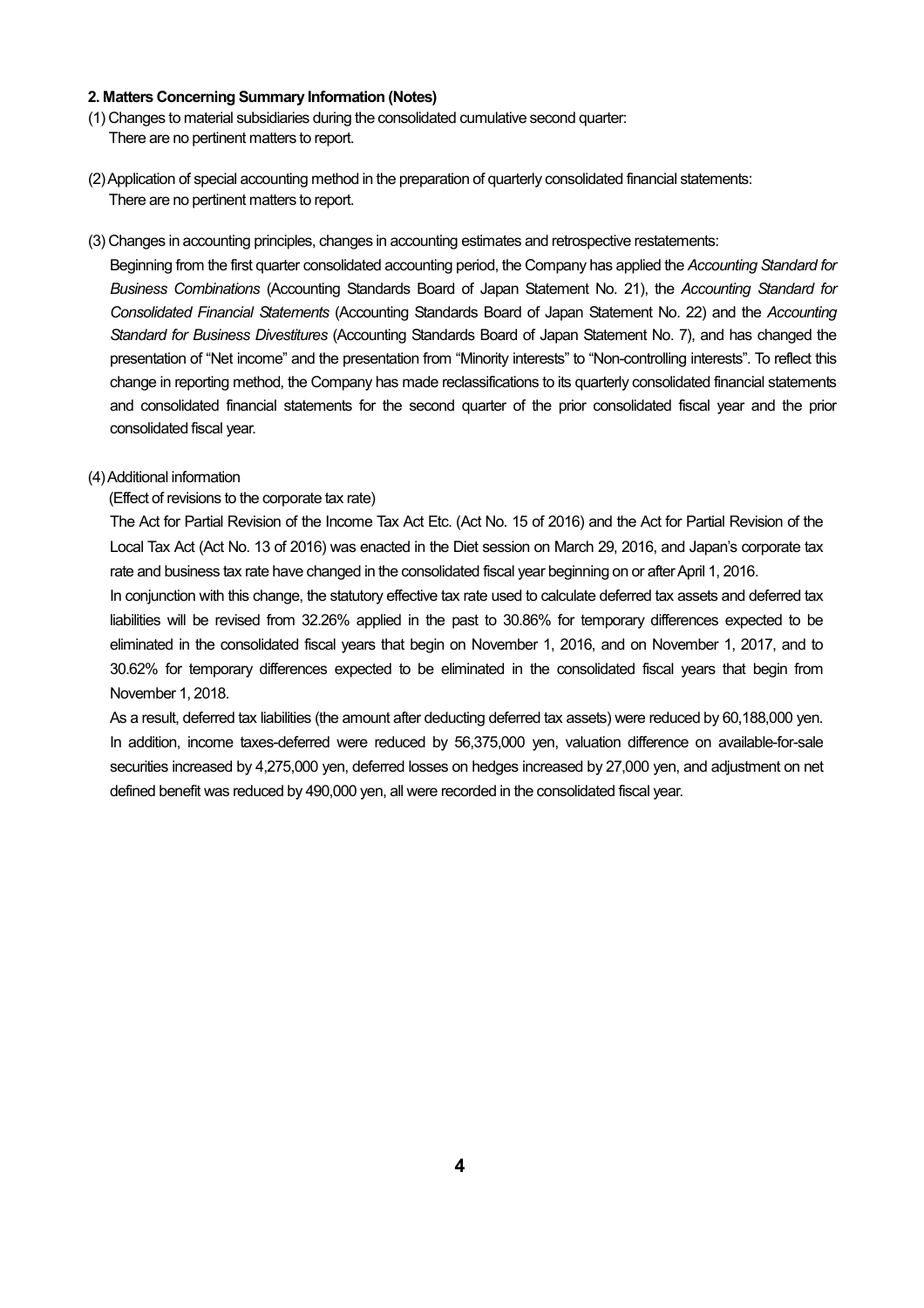## **3. Quarterly Consolidated Financial Statement**

**(1) Quarterly Consolidated Balance Sheets (Second Quarter)** 

|                                            |                             | (Thousands of Yen)           |
|--------------------------------------------|-----------------------------|------------------------------|
|                                            | <b>End of Previous Year</b> | <b>End of Second Quarter</b> |
| <b>Assets</b>                              | (October. 31, 2015)         | (April 30, 2016)             |
| <b>Current Assets</b>                      |                             |                              |
| Cash and Deposits                          | 5,295,280                   | 6,464,286                    |
| Notes and Accounts Receivable-Trade        | 14,575,274                  | 14,068,985                   |
| Merchandise and Finished Goods             | 2,883,186                   | 3,072,235                    |
| <b>Work in Process</b>                     | 1,428,858                   | 1,193,518                    |
| Raw Materials and Supplies                 | 814,139                     | 830,757                      |
| <b>Deferred Tax Assets</b>                 | 415,636                     | 433,404                      |
| <b>Others</b>                              | 170,571                     | 251,167                      |
| <b>Allowance for Doubtful Accounts</b>     | $-5,309$                    | $-7,888$                     |
| <b>Total Current Assets</b>                | 25,577,638                  | 26,306,466                   |
| <b>Noncurrent Assets</b>                   |                             |                              |
| Property, Plant and Equipment              |                             |                              |
| <b>Buildings and Structures</b>            | 4,414,855                   | 4,400,004                    |
| <b>Accumulated Depreciation</b>            | $-1,554,623$                | $-1,609,826$                 |
| <b>Buildings and Structures, Net</b>       | 2,860,232                   | 2,790,178                    |
| Machinery, Equipment and Vehicles          | 4,105,001                   | 4,001,890                    |
| <b>Accumulated Depreciation</b>            | $-3,469,389$                | $-3,426,147$                 |
| Machinery, Equipment and Vehicles, Net     | 635,612                     | 575,743                      |
| Land                                       | 1,934,976                   | 1,934,499                    |
| <b>Others</b>                              | 1,094,601                   | 1,075,152                    |
| <b>Accumulated Depreciation</b>            | $-1,004,257$                | $-993,904$                   |
| Others, Net                                | 90,343                      | 81,248                       |
| <b>Total Property, Plant and Equipment</b> | 5,521,164                   | 5,381,669                    |
| <b>Intangible Assets</b>                   | 362,505                     | 327,650                      |
| <b>Investments and Other Assets</b>        |                             |                              |
| <b>Investment Securities</b>               | 1,189,880                   | 1,018,573                    |
| <b>Guarantee Deposits</b>                  | 83,645                      | 94,285                       |
| Net Defined Benefit Assets                 | 1,506,899                   | 1,527,391                    |
| <b>Others</b>                              | 122,346                     | 115,589                      |
| <b>Allowance for Doubtful Accounts</b>     | $-22,775$                   | $-23,851$                    |
| <b>Total Investments and Other Assets</b>  | 2,879,996                   | 2,731,989                    |
| <b>Total Noncurrent Assets</b>             | 8,763,665                   | 8,441,309                    |
| <b>Total Assets</b>                        | 34, 341, 304                | 34,747,775                   |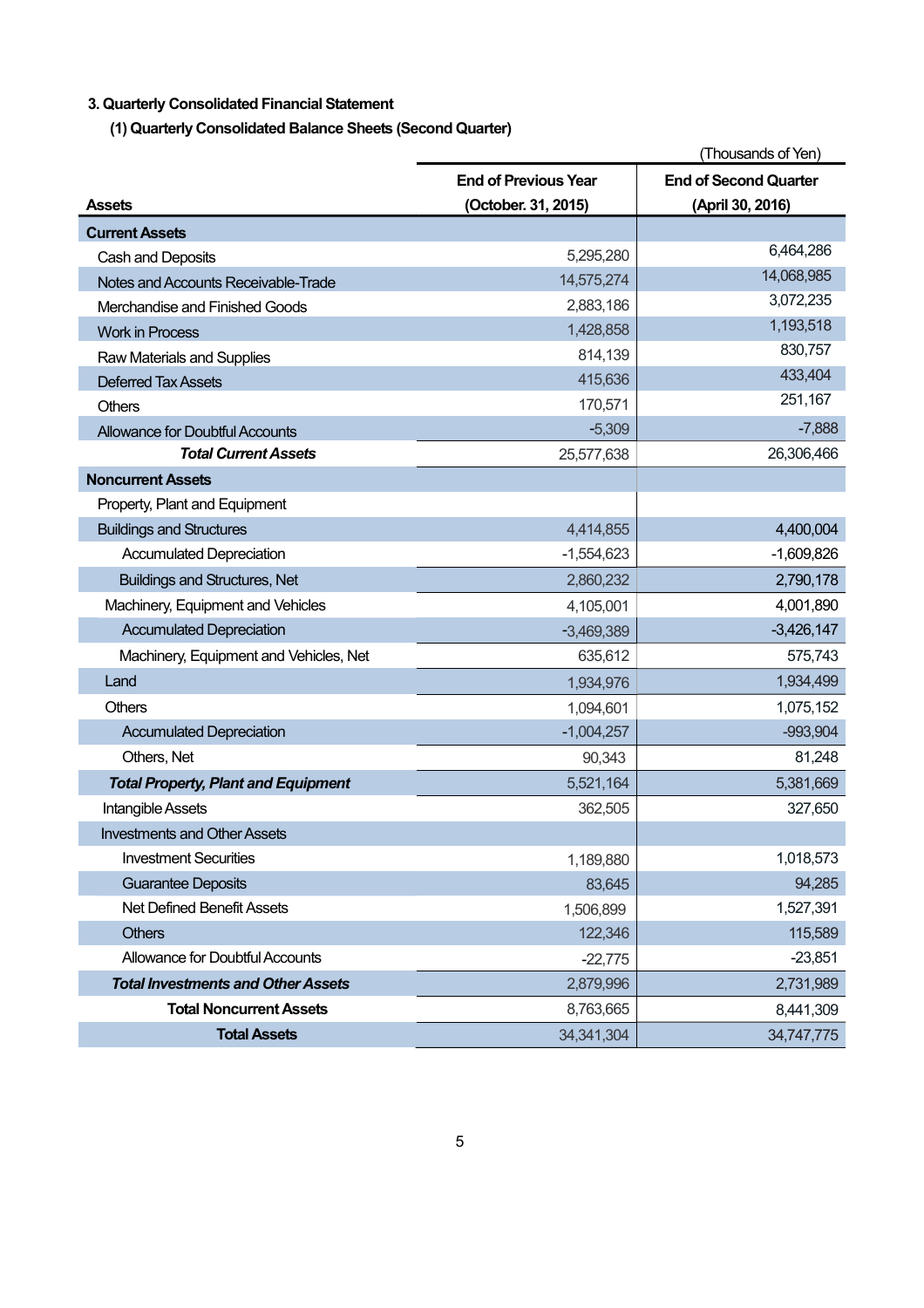(Thousands of Yen) **Liabilities and Net Assets End of Previous Year (October. 31, 2015) End of Second Quarter (April 30, 2016) Liabilities Current Liabilities**  Notes and Accounts Payable-Trade 5,836,44 5,836,44 5,843,630<br>Accounts Davable Others 6 5,843,630 557 504 557 504 557 504 557 504 557 517 517 Accounts Payable-Others 557,504 Income Taxes Payable 277,931 Advances Received **105,602** 430,141 Provision for Bonuses 581,036<br>
Provision for Bonuses 581,036<br>
Provision for Piscotom! Popuses 681,036 Provision for Directors' Bonuses 42,374 Allowance for Product Warranty 122,478 122,478 119,140<br>
Channel 260 841 209.638 Others 269,841 269,841 269,841 269,841 269,841 269,841 269,841 269,841 269,841 269,638 **Total Current Liabilities** 8,294,702 **Noncurrent Liabilities**  Provision for Directors' Retirement Benefits 5,460 5,460 5,460 5,460 5,460 5,460 5,460 5,460 5,460 5,460 5,460 Net Defined Benefit Liabilities 57,945 Deferred Tax Liabilities 1,262,702 1,145,917 **Total Noncurrent Liabilities** 1,322,214 1,322,214 1,209,322 **Total Liabilities** 8,504,024 **Net Assets Shareholders' Equity**  Capital Stock 1,061,210 1,061,210 Capital Surplus 1,483,410 1,483,410 1,483,410 1,483,410 1,483,410 1,483,410 1,483,410 1,483,410 1,483,410 1,483,410 Retained Earnings 22,313,936 22,313,936 22,595,229  $T$ reasury Stock  $-363,591$   $-363,591$ *Total Shareholders' Equity* 24,494,965 24,776,258 **Accumulated Other Comprehensive Income**  Valuation Difference on Available-for-Sale Securities 330,518 210,464 Deferred Gains or Losses on Hedges 748 -11,166 Foreign Currency Translation Adjustment 415,072 415,072 Total Adjustment on Net Defined Benefit and The Contract of the Contract of the Contract of the Contract of the Contract of the Contract of the Contract of the Contract of the Contract of the Contract of the Contract of th **Total Accumulated Other Comprehensive Income** 705,518 705,518 *Total Net Assets* 25,200,484 25,243,750 **Total Liabilities and Net Assets** 34,341,304 34,747,775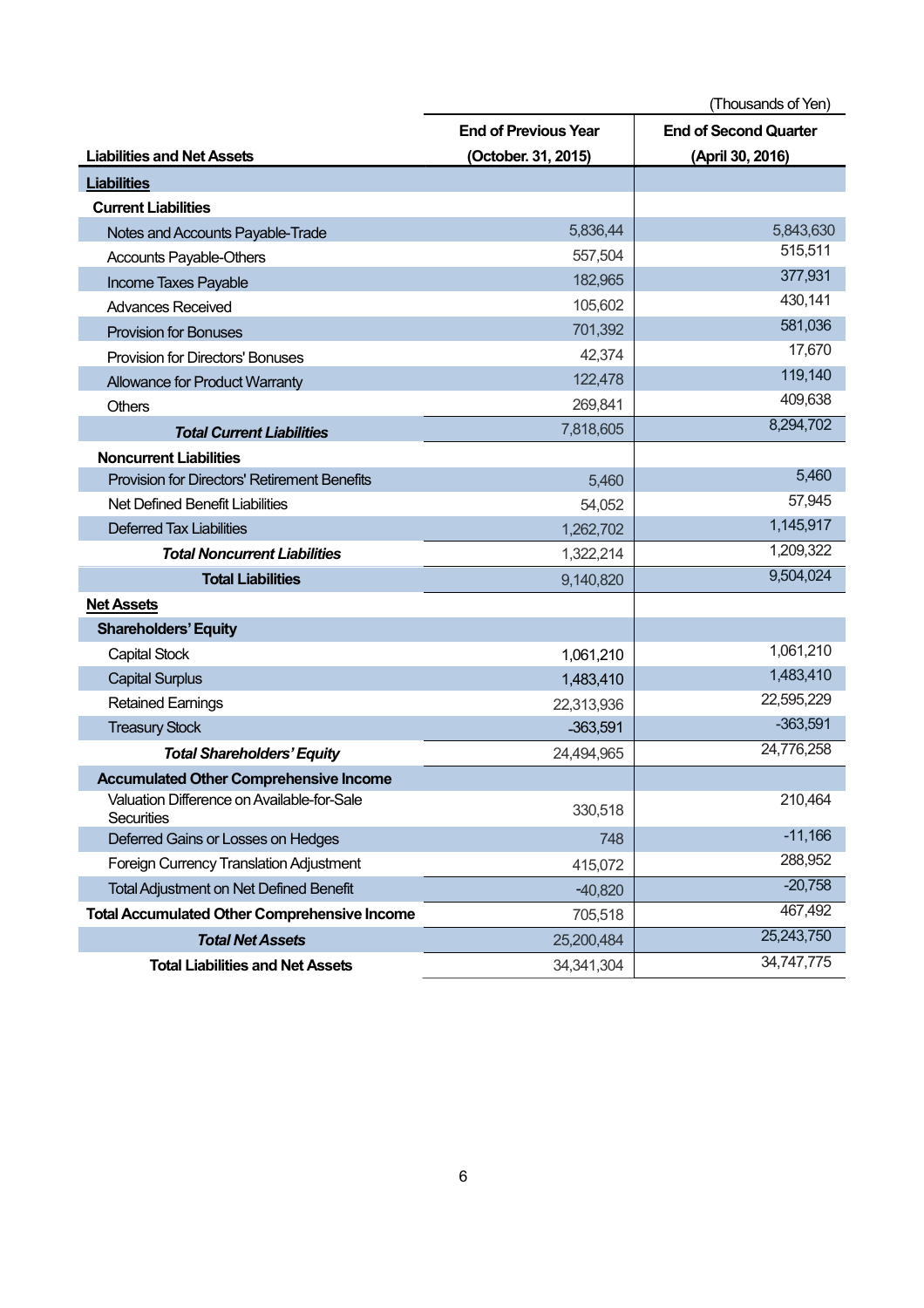**(2) Quarterly Consolidated Statements of Income & Quarterly Consolidated Statements of Comprehensive Income** 

**Quarterly Consolidated Statements of Income (Second Quarter)** 

|                                                 |                             | (Thousands of Yen)          |
|-------------------------------------------------|-----------------------------|-----------------------------|
|                                                 | <b>Second Quarter Ended</b> | <b>Second Quarter Ended</b> |
|                                                 | April 30, 2015              | April 30, 2016              |
| <b>Net Sales</b>                                | 20,086,760                  | 19,847,846                  |
| <b>Cost of Sales</b>                            | 15,891,770                  | 15,863,415                  |
| <b>Gross Profit</b>                             | 4,194,989                   | 3,984,431                   |
| Selling, General and Administrative Expenses    | 3,260,339                   | 3,065,857                   |
| <b>Operating Income</b>                         | 934,650                     | 918,573                     |
| <b>Non-Operating Income</b>                     |                             |                             |
| Interest Income                                 | 8,615                       | 3,263                       |
| Dividends Income                                | 10,457                      | 10,166                      |
| Rent Income                                     | 3,516                       | 3,415                       |
| Foreign Exchange Gains                          | 197,408                     |                             |
| <b>Others</b>                                   | 21,605                      | 11,991                      |
| <b>Total Non-Operating Income</b>               | 241,603                     | 28,837                      |
| <b>Non-Operating Expenses</b>                   |                             |                             |
| <b>Interest Expenses</b>                        | 758                         | 63                          |
| <b>Commission Paid</b>                          | 7,987                       | 7,995                       |
| <b>Sales Discount</b>                           | 2,993                       | 2,830                       |
| <b>Foreign Exchange Losses</b>                  |                             | 144,664                     |
| Others                                          | 2,968                       | 2,536                       |
| <b>Total Non-Operating Expenses</b>             | 14,709                      | 158,090                     |
| <b>Ordinary Income</b>                          | 1,161,544                   | 789,321                     |
| <b>Extraordinary Income</b>                     |                             |                             |
| Gain on Sales of Noncurrent Assets              | 27,208                      |                             |
| Gain on Sales of Investment Securities          | 58,703                      |                             |
| <b>Total Extraordinary Income</b>               | 85,911                      |                             |
| Income before Income Taxes                      | 1,247,456                   | 789,321                     |
| Income Taxes-Current                            | 274,921                     | 362,699                     |
| Income Taxes-Deferred                           | 49,491                      | $-79,188$                   |
| <b>Total Income Taxes</b>                       | 324,412                     | 283,511                     |
| <b>Net Income</b>                               | 923,043                     | 505,809                     |
| Net Income Attributable to Owners of the Parent | 923,043                     | 505,809                     |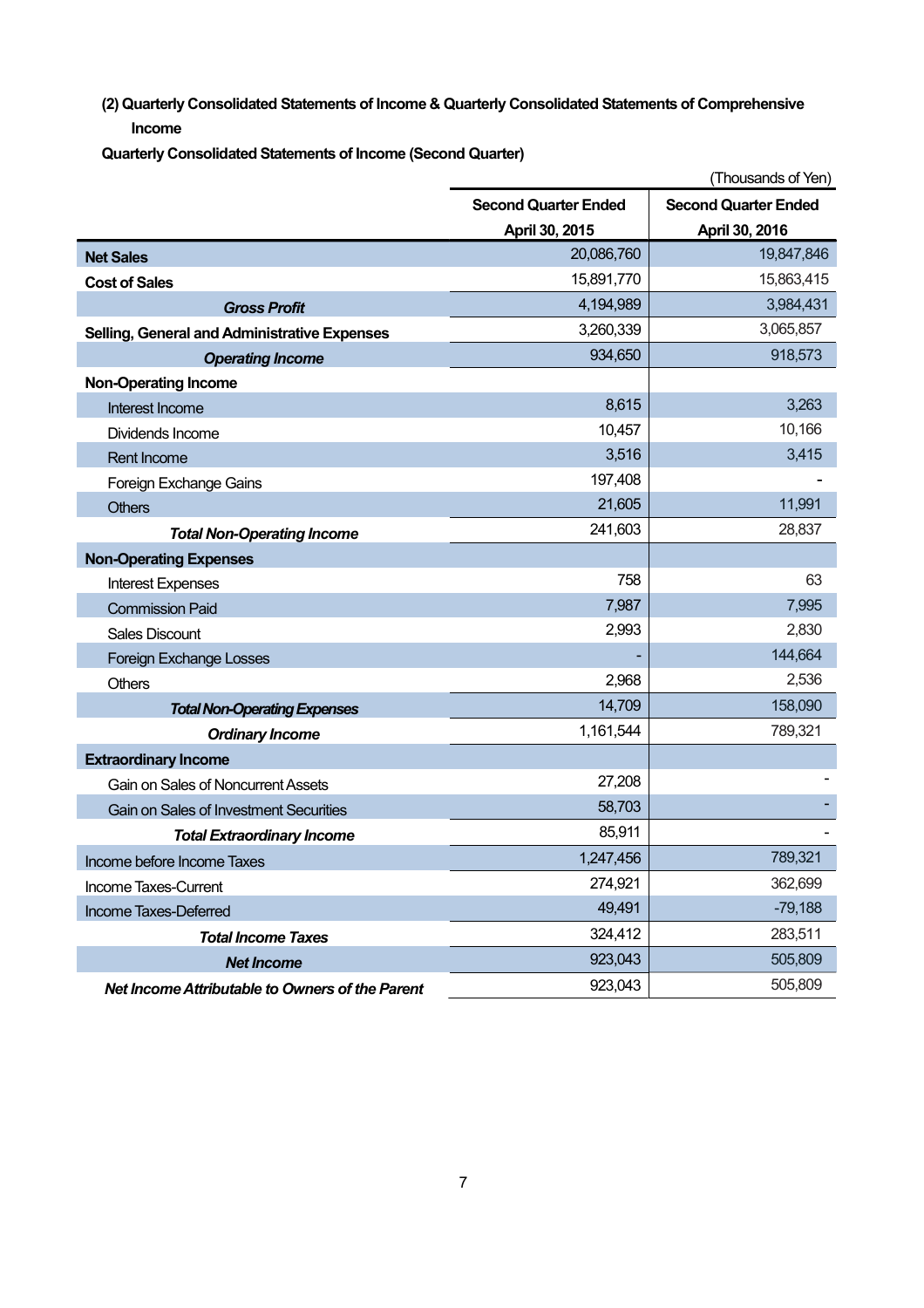## **Quarterly Consolidated Statements of Comprehensive Income (Second Quarter)**

|                                                              |                             | (Thousands of Yen)          |
|--------------------------------------------------------------|-----------------------------|-----------------------------|
|                                                              | <b>Second Quarter Ended</b> | <b>Second Quarter Ended</b> |
|                                                              | April 30, 2015              | April 30, 2016              |
| <b>Net Income</b>                                            | 923,043                     | 505,809                     |
| Other Comprehensive Income                                   |                             |                             |
| Valuation Difference on Available-for-sale Securities        | 87,725                      | $-120,053$                  |
| Deferred Gains or Losses (-) on Hedges                       | $-1,349$                    | $-11,915$                   |
| <b>Foreign Currency Translation Adjustment</b>               | 168,631                     | $-126,119$                  |
| Net Defined Benefit                                          | $-2,199$                    | 20,062                      |
| <b>Total Other Comprehensive Income</b>                      | 252,808                     | $-238,026$                  |
| <b>Comprehensive Income</b>                                  | 1,175,852                   | 267,783                     |
| (Breakdown)                                                  |                             |                             |
| Comprehensive Income attributable to Owners of the<br>Parent | 1,175,852                   | 267.783                     |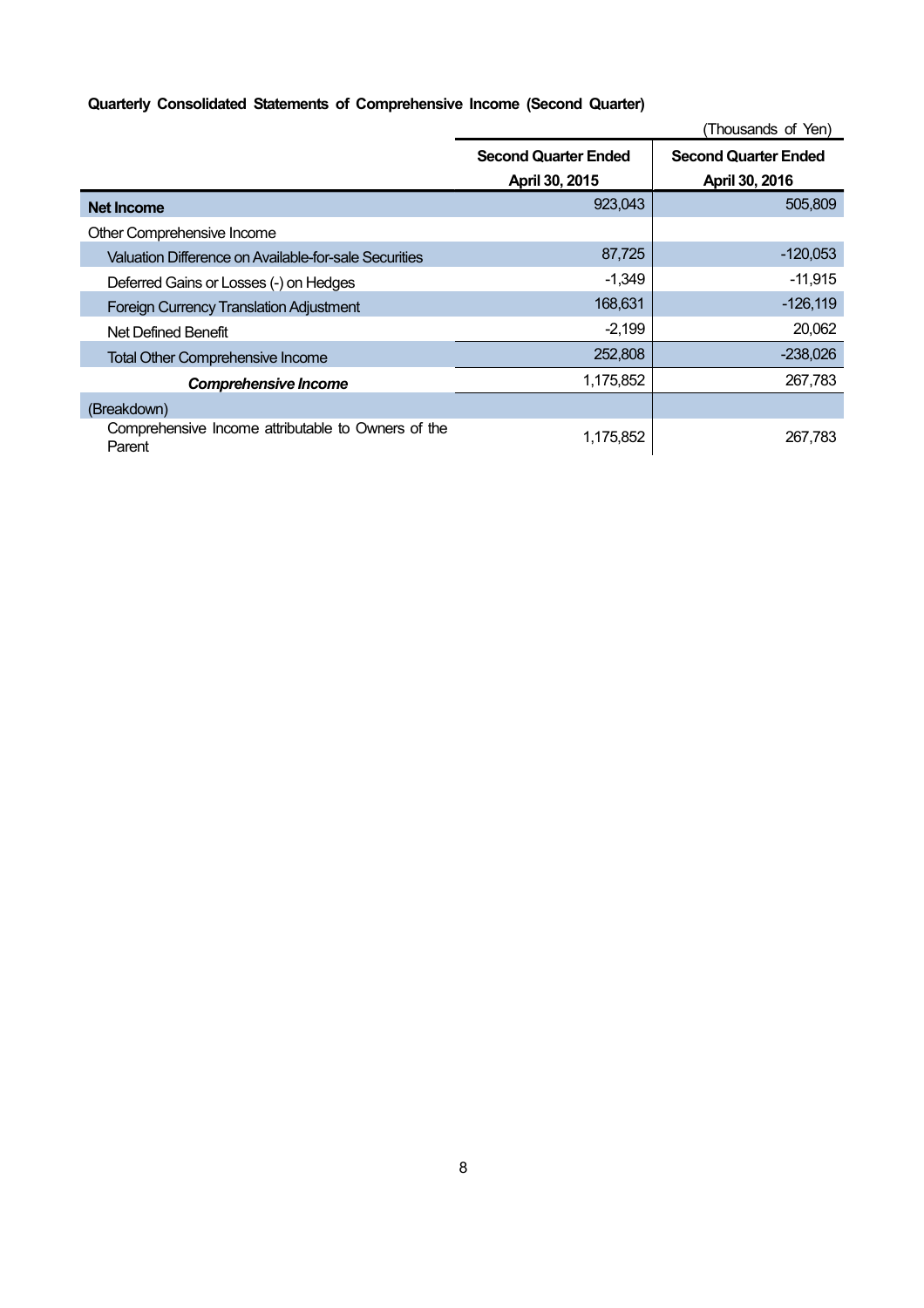## (3) **Quarterly** Co**nsolidated Statements of Cash Flows**

|                                                                     |                             | (Thousands of Yen)          |
|---------------------------------------------------------------------|-----------------------------|-----------------------------|
|                                                                     | <b>Second Quarter Ended</b> | <b>Second Quarter Ended</b> |
|                                                                     | April 30, 2015              | April 30, 2016              |
| Net Cash Provided by (Used in) Operating Activities                 |                             |                             |
| Income before Income Taxes                                          | 1,247,456                   | 789,321                     |
| Depreciation and Amortization                                       | 216,113                     | 199,744                     |
| Increase (Decrease) in Provision for Bonuses                        | (128,041)                   | (118, 697)                  |
| Increase (Decrease) in Provision for Directors' Bonuses             | (13,260)                    | (24, 704)                   |
| Increase (Decrease) in Allowance for Product Warranty               | (93, 373)                   | (3,337)                     |
| Increase (Decrease) in Net Defined Benefit Liability                | 8,959                       | 4,227                       |
| Decrease (Increase) in Net Defined Benefit Asset                    | (32, 270)                   | (20, 492)                   |
| Increase (Decrease) in Provision for Directors' Retirement Benefits | (13, 220)                   |                             |
| Increase (Decrease) in Allowance for Doubtful Accounts              | (1,905)                     | 3,654                       |
| <b>Interests and Dividends Income</b>                               | (19,073)                    | (13, 430)                   |
| <b>Interest Expenses</b>                                            | 758                         | 63                          |
| Foreign Exchange Losses (Gains)                                     | (29, 471)                   | 157,468                     |
| Loss (Gain) on Sales of Investment Securities                       | (58, 703)                   |                             |
| Loss (Gain) on Sales of Noncurrent Assets                           | (27, 208)                   |                             |
| Decrease (Increase) in Notes and Accounts                           |                             | 398,929                     |
| Receivable-Trade                                                    | 1,544,809                   |                             |
| Decrease (Increase) in Inventories                                  | (369, 661)                  | (66, 849)                   |
| Increase (Decrease) in Notes and Accounts Payable-Trade             | (386, 799)                  | 67,652                      |
| Increase (Decrease) in Accounts Payable-Others                      | 66,311                      | (40, 370)                   |
| Increase (Decrease) in Advances Received                            | (364, 336)                  | 329,270                     |
| Others, Net                                                         | (57, 337)                   | 90,585                      |
| Sub total                                                           | 1,489,747                   | 1,753,037                   |
| Interests and Dividends Income Received                             | 20,317                      | 12,772                      |
| <b>Interest Expenses Paid</b>                                       | (766)                       | (71)                        |
| Income Taxes Returned (Paid)                                        | (536, 109)                  | (185,050)                   |
| Net Cash Provided by (Used in) Operating Activities                 | 973,189                     | 1,580,688                   |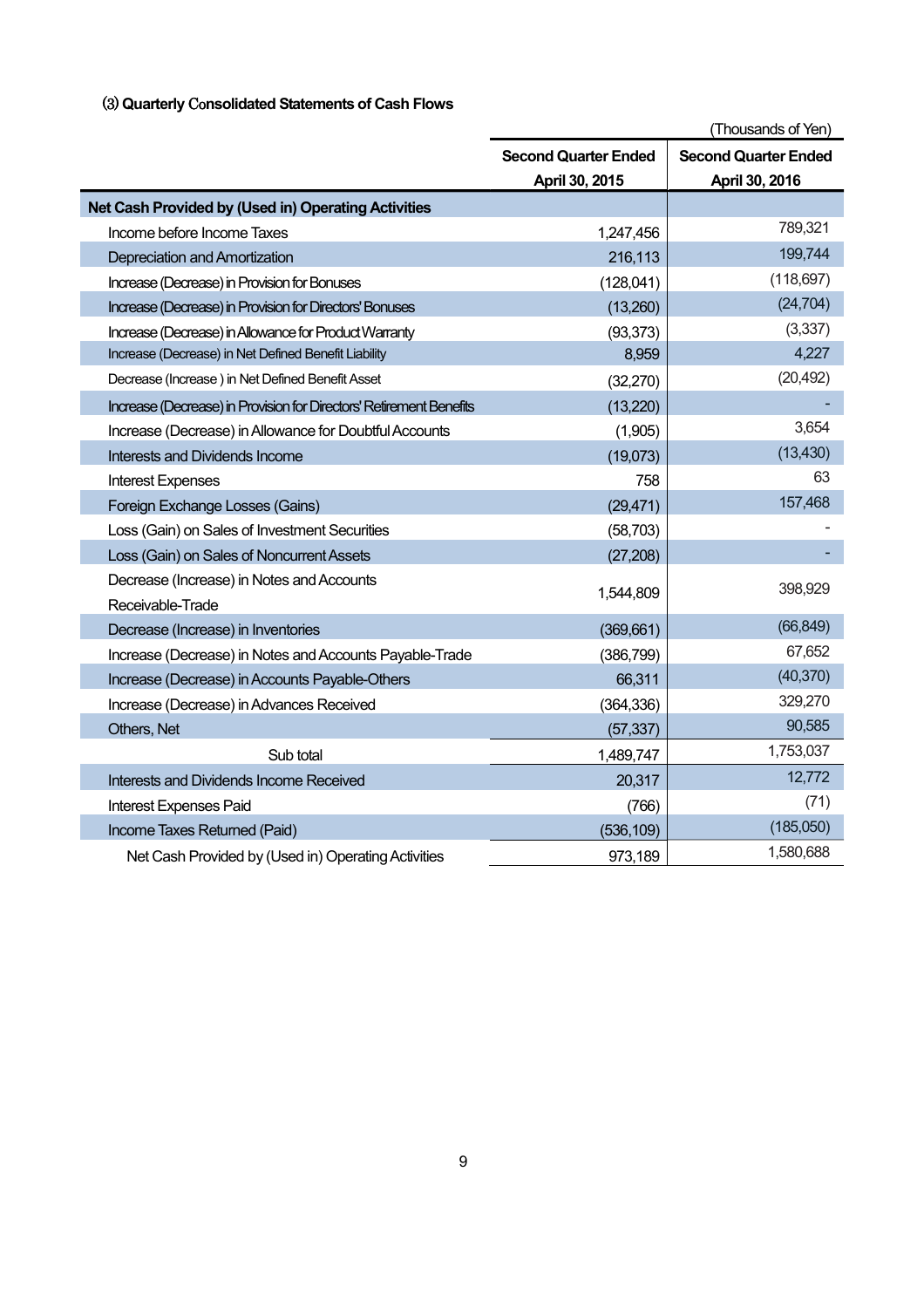|                                                                |                             | (Thousands of Yen)          |
|----------------------------------------------------------------|-----------------------------|-----------------------------|
|                                                                | <b>Second Quarter Ended</b> | <b>Second Quarter Ended</b> |
|                                                                | April 30, 2015              | April 30, 2016              |
| Net Cash Provided by (Used in) Investment Activities           |                             |                             |
| <b>Disbursement to Time Deposits</b>                           | (1,500,000)                 | (1,700,000)                 |
| Proceeds from Withdrawal of Time Deposits                      | 800,000                     |                             |
| Purchase of Property, Plant and Equipment                      | (229, 331)                  | (23, 758)                   |
| Proceeds from Sales of Property, Plant and Equipment           | 29,862                      |                             |
| Purchase of Intangible Fixed Assets                            | (25, 364)                   | (20, 597)                   |
| <b>Purchase of Investment Securities</b>                       | (8, 135)                    | (8,569)                     |
| Proceeds from Sales of Investment Securities                   | 156,049                     |                             |
| Payments of Loans Receivable                                   | (1,710)                     | (510)                       |
| <b>Collection of Loans Receivable</b>                          | 2,269                       | 2,567                       |
| Guarantee Deposits (Increase)                                  | (4, 449)                    | (11, 894)                   |
| Others, Net                                                    | (1, 150)                    | (323)                       |
| Net Cash Provided by (Used in) Investment Activities           | (781, 962)                  | (1,763,086)                 |
| Net Cash Provided by (Used in) Financing Activities            |                             |                             |
| <b>Cash Dividends Paid</b>                                     | (224, 516)                  | (224, 516)                  |
| Net Cash Provided by (Used in) Financing Activities            | (224, 516)                  | (224, 516)                  |
| <b>Cash and Cash Equivalents</b>                               |                             |                             |
| Effect of Exchange Rate Change on Cash and Cash<br>Equivalents | 214,847                     | (124, 078)                  |
| Net Increase (Decrease) in Cash and Cash Equivalents           | 181,557                     | (530, 993)                  |
| Cash and Cash Equivalents at Beginning of Period               | 5,661,622                   | 5,295,280                   |
| Cash and Cash Equivalents at End of This Quarter               | 5,843,179                   | 4,764,286                   |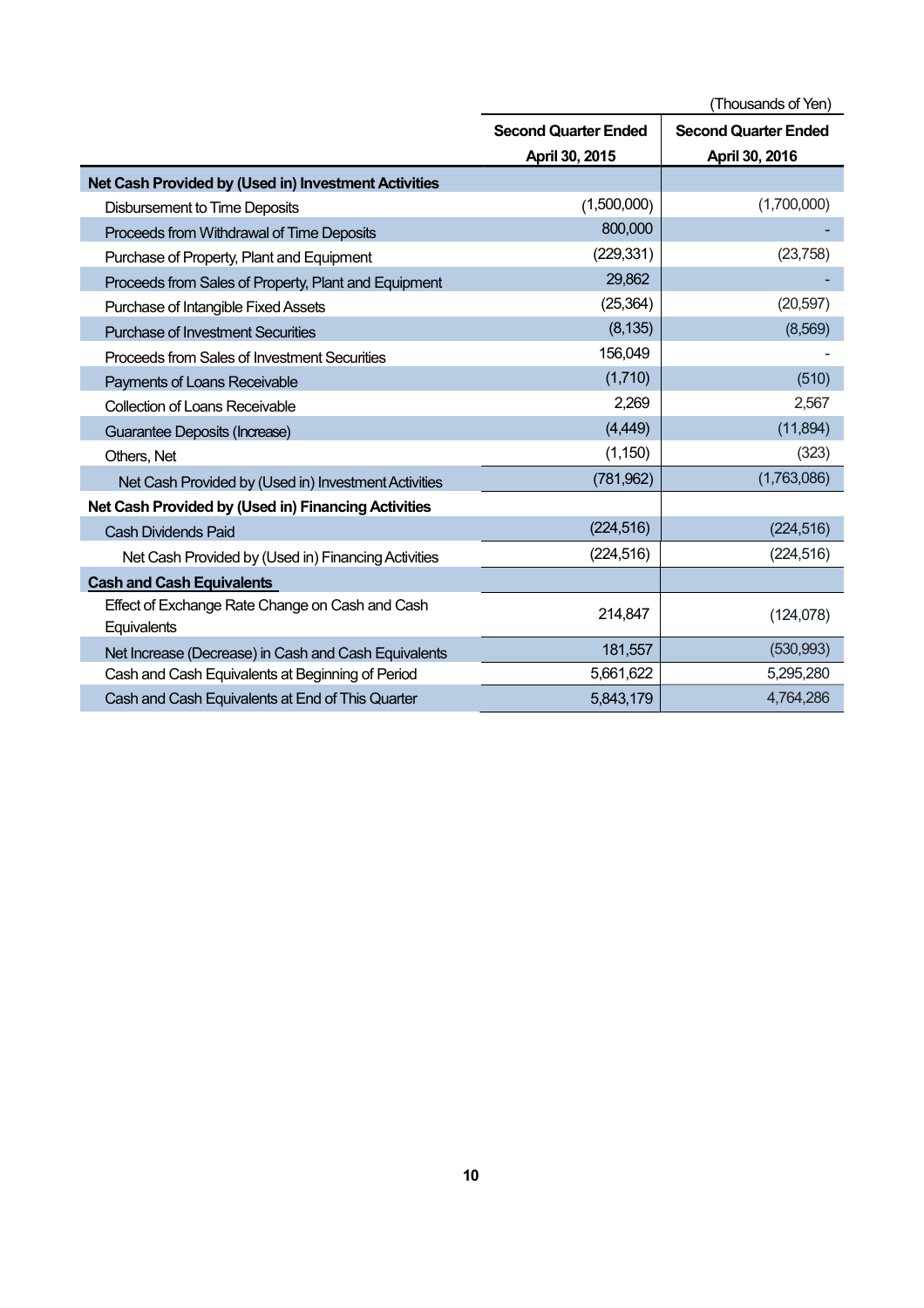## **(4) Notes on Quarterly Consolidated Financial Statements**

(Note for premise of going concern)

There are no pertinent matters to report.

(Notes for significant changes in shareholder's equity)

There are no pertinent matters to report.

(Segment Information, etc.)

## **Second Quarter Ended April 30, 2015**

Information Pertaining to the Amount of Net Sales or Net Loss of Each Reporting Segment

| (Thousands of Yen)        |                         |                          |            |                    |
|---------------------------|-------------------------|--------------------------|------------|--------------------|
|                           | <b>Reported Segment</b> |                          |            |                    |
|                           | Machinery & Equipment   | <b>Chemical Products</b> |            |                    |
|                           | <b>Business</b>         | <b>Business</b>          | Total      | <b>Grand Total</b> |
| <b>Net Sales</b>          |                         |                          |            |                    |
| Net Sales to Unaffiliated |                         |                          |            |                    |
| <b>Customers</b>          | 5,070,004               | 15,016,756               | 20,086,760 | 20,086,760         |
| Internal Net Sales among  |                         |                          |            |                    |
| Segments or Amount        |                         |                          |            |                    |
| <b>Transferred</b>        |                         |                          |            |                    |
| Total                     | 5,070,004               | 15,016,756               | 20,086,760 | 20,086,760         |
| <b>Segment Profit</b>     | 421,472                 | 513,178                  | 934,650    | 934,650            |

(Note) The total amount of segment profit is identical to the operating income reported on the Quarterly Consolidated Statements of Income.

## **Second Quarter Ended April 30, 2016**

1 Information Pertaining to the Amount of Net Sales or Net Loss of Each Reporting Segment

|                           |                         |                          |            | (Thousands of Yen) |
|---------------------------|-------------------------|--------------------------|------------|--------------------|
|                           | <b>Reported Segment</b> |                          |            |                    |
|                           | Machinery & Equipment   | <b>Chemical Products</b> |            |                    |
|                           | <b>Business</b>         | <b>Business</b>          | Total      | <b>Grand Total</b> |
| <b>Net Sales</b>          |                         |                          |            |                    |
| Net Sales to Unaffiliated |                         |                          |            |                    |
| <b>Customers</b>          | 5,002,381               | 14,845,465               | 19,847,846 | 19,847,846         |
| Internal Net Sales among  |                         |                          |            |                    |
| Segments or Amount        |                         |                          |            |                    |
| <b>Transferred</b>        |                         |                          |            |                    |
| Total                     | 5,002,381               | 14,845,465               | 19,847,846 | 19,847,846         |
| <b>Segment Profit</b>     | 117,492                 | 801,081                  | 918,573    | 918,573            |

(Note) The total amount of segment profit is identical to the operating income reported on the Quarterly Consolidated Statements of Income.